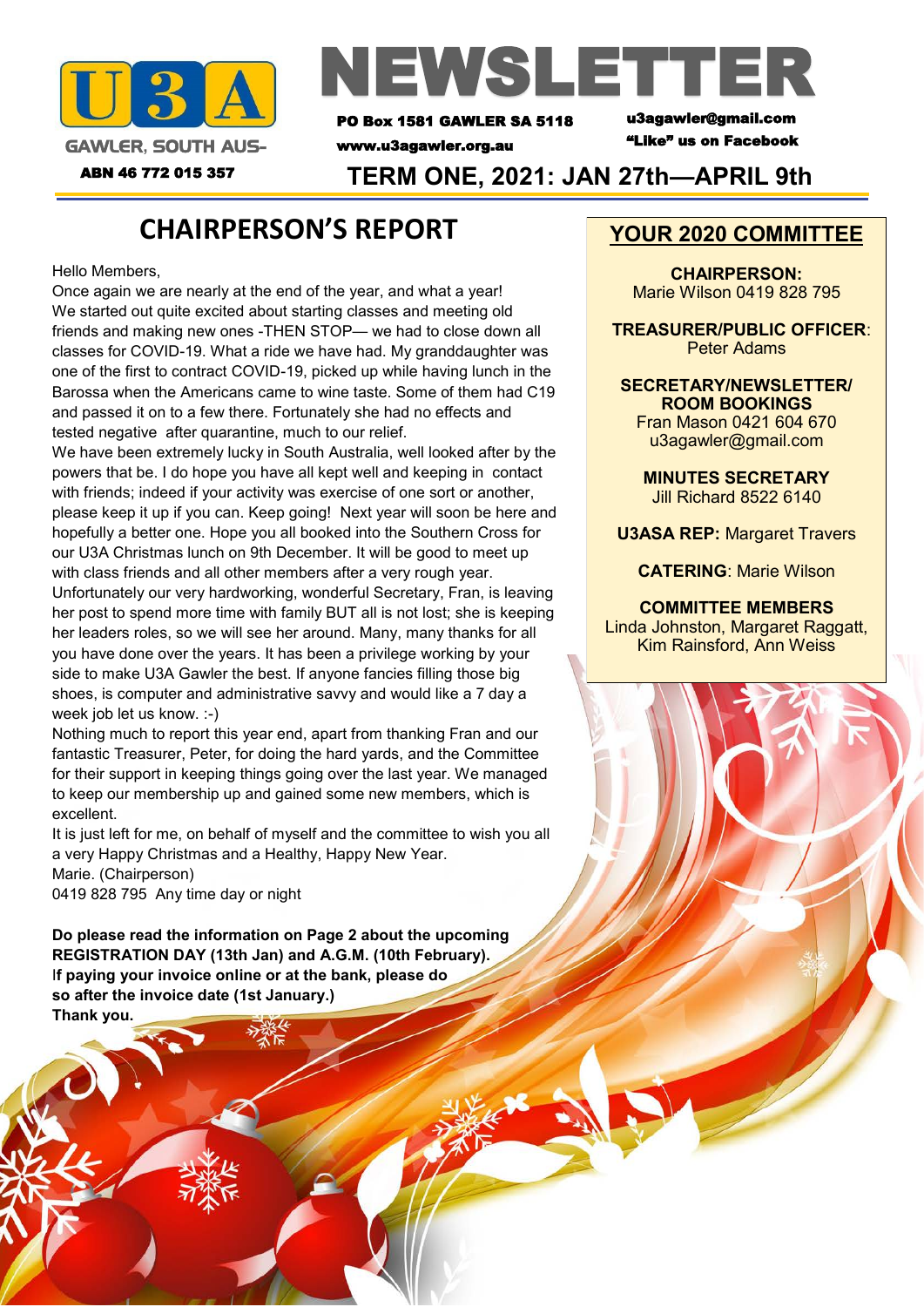# REGISTERING FOR 2021—13th JANUARY

### **EXTENDED TIMES (10 am—2 pm) \* \* \* \* \* NEW CLASS ENROLMENT FORM**

Due to the continued COVID-19 requirements, and subject to the Recreation Centre being open, Registration Day this January will be quite different. The biggest change no leaders will be present with their sign-on sheet for you to fill in, to answer questions etc..

Together with this Newsletter, Term 1 Programme and Invoice, you will have instead received, via email, by hand or post, our new **2021 CLASS ENROLMENT FORM.**

We are asking that you read through the information on the back page, then carefully **tick the box against each activity which YOU WILL BE ATTENDING in Term 1.** 

#### **YEARLY REGISTRATION FULFILLS THREE PURPOSES**

| $1.4$ , $1.11$ , $1.001$ , $1.001$ , $1.001$ |             |  |
|----------------------------------------------|-------------|--|
| Pay bank online or in person                 | Sca         |  |
| from 2nd January OR                          | u3a         |  |
| Mail invoice & cheque to U3A                 | OR          |  |
| Gawler, Box 1581, Gawler 5118                | OR          |  |
| OR Bring Invoice and correct                 | <b>Brir</b> |  |
| payment to Registration Day                  | Reg         |  |

**Pay Invoice (\$30 fee)**

**Register Class Attendance**

**Receive 2021 Name Badge**

can form and email to u3agawler@gmail.com OR *Mail form with invoice/chq* 

Bring completed form to Registration Day

Available first class back, or on Registration Day.

*Available for you as above* 

At Registration Day on proof of payment of fee, or at first class.

#### **If at all possible, please try to attend the Youth Shak at the following times:**

**10 am—noon: Surnames A-L Noon—2.00 pm: Surnames M-Z** 

We ask you to move through the registration process quickly, leaving by the outdoor exit asap

# A.G.M.—10th FEBRUARY

### at the Gawler Sport and Recreation Centre, 1.30 pm

- 1. Letter to Members and Agenda of Meeting will be either emailed, available for pick-up at Recreation Centre on Registration Day,13th January, or posted in advance. Minutes of the 2020 A.G.M. will be available at the door on the day.
- 2. Notice of **EXTRA SPECIAL MEETING**, which will be held immediately prior to the A.G.M. to discuss and vote on **changes to the constitution**, will also be available as above (1) This will include a copy of the current constitution, and a copy of constitution changes as suggested by the current committee.
- 3. **The position of SECRETARY will be vacant as at 10th February.** To facilitate the election of another person to this position and others, a NOMINATION FORM will also be included in the above paperwork. You may nominate yourself, or another person (with his/her permission). INABILITY TO ATTEND the A.G.M. does not preclude you from nominating.
- 4. If you would like to nominate yourself as a COMMITTEE MEMBER there will be several openings available. The committee currently consists of PRESIDENT, SECRETARY & TREASURER plus MINUTES SECRETARY and 5 ORDINARY MEMBERS. A new position of **PROGRAM COORDINA-TOR** is highly recommended, to take part of the weight from the Secretary's shoulders.
- 5. If you would like to consider taking on the role of Program Coordinator or NEWSLETTER EDITOR please email Fran (u3agawler@gmail.com) or ring/message 0421 604 670 for a copy of the role descriptions. The Newsletter Editor does not need to be a Committee Member.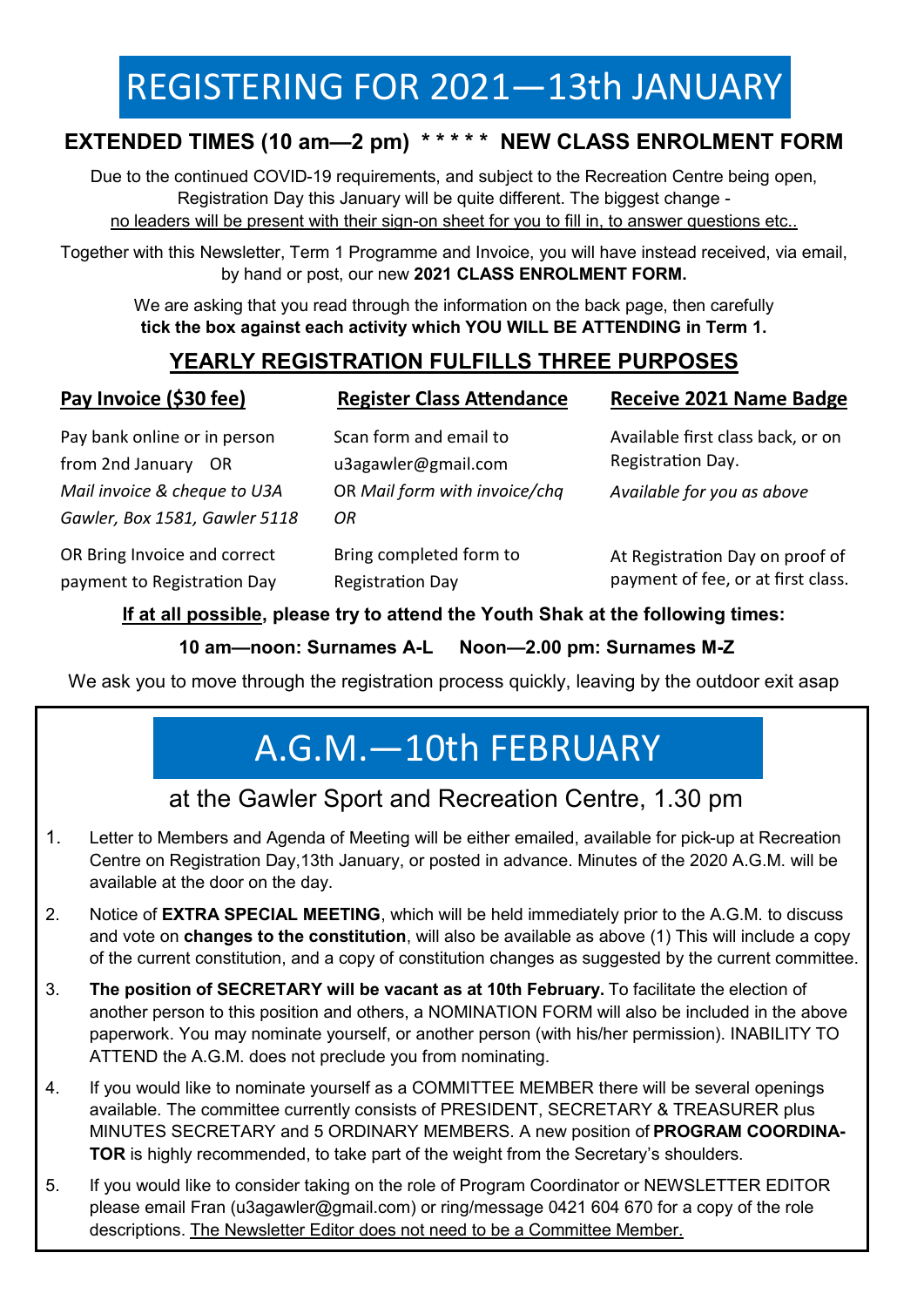# NEW CLASSES—TERM 1, 2021

### **1. "UKES AND CO" LEVEL 1 Tuesdays 10.45—12.15**

The **Beginners Ukulele** group successfully completed their ten week program last term, and elected to continue to Level 1 this year.

The group will be known as **"Ukes and Co"** to allow for other instruments such as the melodica, harmonica, tin whistle etc to join us. This is the trend in other ukulele groups and gives variety to the melody and creates interesting harmonies as well.

FOR MORE INFORMATION **Ann Weiss 0415 663 041 annw9090@gmail.com**

**PLEASE NOTE: There is currently no Gawler Ukes or Beginner Ukulele group.** 

### **2. LINE DANCING—BEGINNERS Wednesdays 11.30—12.30**

This group will run for the first term to give those who have never done this activity before the opportunity to learn a range of easy dances, including the steps used, their names and sequences, giving them the confidence and knowledge to join the more advanced Tuesday group from Term 2.

FOR MORE INFORMATION: Berlinda Swyghuizen 0434 485 989 leah65@yahoo.com.sg

**3. "Untangling the Web" Thursdays 9—10 am SEE OVER**

### **4. CRYPTIC CROSSWORD CLASSES**

#### **Thursdays 1.00-2.30 pm**

Linda Johnston will be hosting these classes for those who would like to learn this more challenging type of crossword.

#### **You can choose to:**

- (1) Learn to play over the course of the first three weeks only.
- (2) Learn to play and then continue weekly, sharing puzzles, problems and techniques.

REQUIREMENTS: Any Cryptic Crossword Workbook (including any you can find on the internet).

#### **Ring/Message/Email LINDA** for more information.

0478 608 835 or lsjohnston@internode.on.net

## **FRIDAY CRAFT AND LEISURE GROUP—RETURNING**

#### **Fridays 9.00—11.30 am**

After being out of action since the first lockdown in March, Noreen and her group are looking forward to returning. Different tables cater for a variety of crafts or activities: teddy bear making, card making, pastel painting, jigsaws, colouring in, knit and crochet, etc. Newcomers welcome.

MORE INFORMATION: Noreen Hodgson 0417 844 384 or nor.rex@hotmail.com

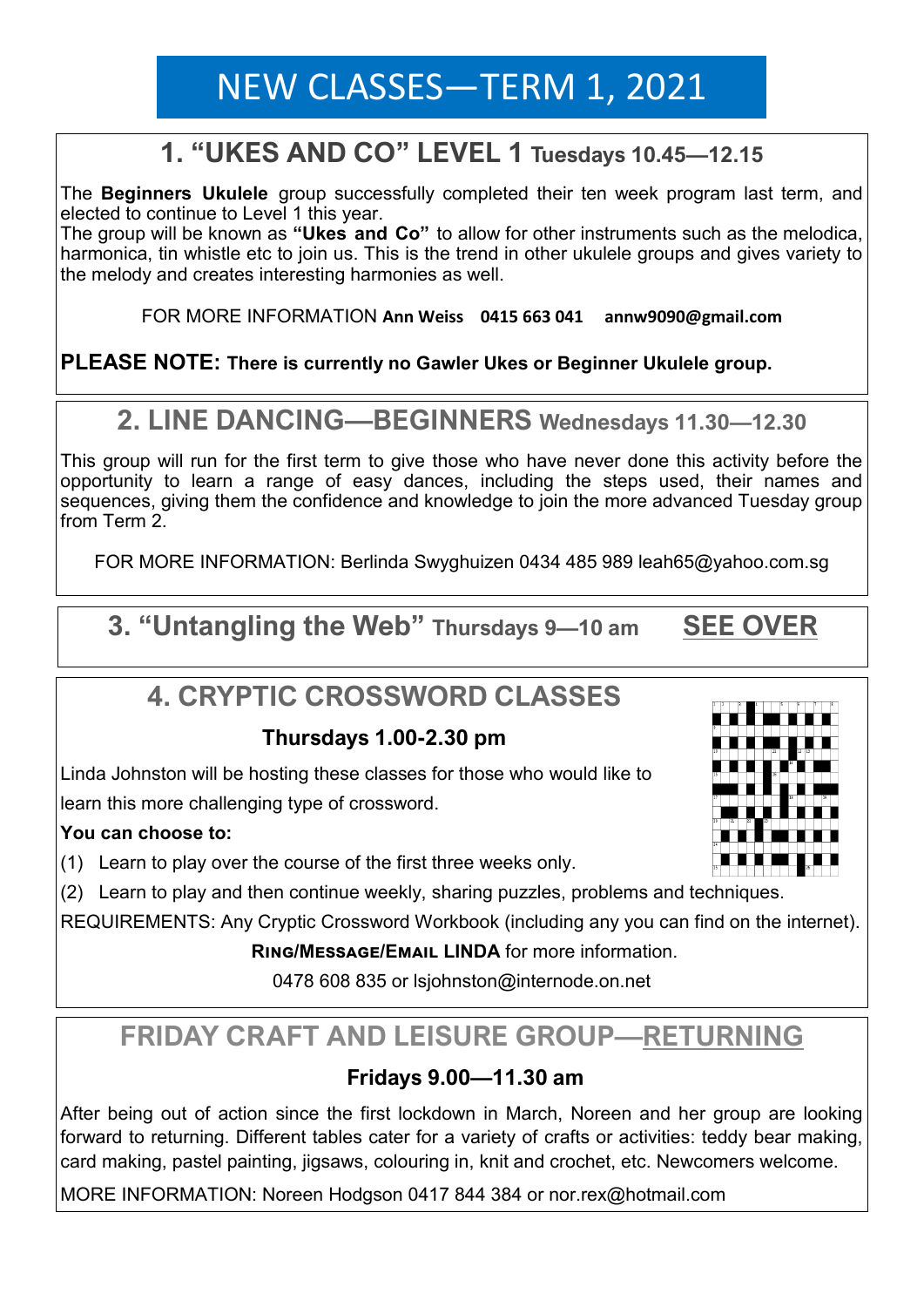# **UNTANGLING THE WEB—Thursdays 9.00—10.00 am**

*Untangling the Web* is a unique course, in that attendance every week is not required – sign up for the term, only attend the topics that are relevant to you. It is recommended that *everyone* attend the final class on 8 April.

Over the course of the semester, we will "*untangle*" various topics in the online and digital worlds – from device basics so you can get the most out of your mobile device, to online security, to online graphic design and everything in between.

If you have any questions, please feel free to contact Digital Mentor **Kat Milner on 0438 886 568**  or at hello@createyourchange.com.au.

#### **The only requirement for this course is a mobile device (smartphone, tablet, and/or laptop) and a willingness to learn. Please bring your device(s) to each class that you attend.**

| <b>DATE</b>      | <b>TOPIC</b>                                   | <b>DESCRIPTION</b>                                                                                                                                                                                                                                                                        |
|------------------|------------------------------------------------|-------------------------------------------------------------------------------------------------------------------------------------------------------------------------------------------------------------------------------------------------------------------------------------------|
| <b>JAN 28</b>    | Smartphones &<br><b>Tablet Basics</b>          | After this class you will feel like you are 'smarter than your smartphone"! We will<br>cover settings (notifications, Do Not Disturb), installing/removing Apps, and answering<br>your questions.                                                                                         |
| FEB4             | Laptop Basics                                  | How to install/remove programs, getting online & answering your questions.                                                                                                                                                                                                                |
| <b>FEB 11</b>    | Photo<br>Management                            | One of the most requested topics, we will cover downloading photos from your<br>device, sending photos (via email, SMS, Facebook Messenger).                                                                                                                                              |
| <b>FEB 18</b>    | Calendar<br>Management                         | Learn how powerful your calendar can become. Create an event, set reminders, colour<br>-code types of events, and create recurring events.                                                                                                                                                |
| <b>FEB 25</b>    | Getting the most<br>from Google                | Using a "scavenger hunt" we will explore the power of the Google search engine,<br>including basic searches, bookmarking and sending links.                                                                                                                                               |
| MAR <sub>4</sub> | <b>Online Security</b>                         | Create powerful passwords; pay safely online; how to spot and avoid scams.                                                                                                                                                                                                                |
| <b>MAR 11</b>    | Setting up<br>MyGov & Online<br><b>Banking</b> | Discover how much can now be done safely and easily from your home-including<br>setting up a MyGov account and linking different services (including the ATO for tax<br>time), and how simple Online Banking can be.                                                                      |
| <b>MAR 18</b>    | Online<br>Socialising                          | For when you just can't go visit, Video Chat! We'll cover WhatsApp, Zoom and<br>FaceTime.                                                                                                                                                                                                 |
| <b>MAR 25</b>    | Making the most<br>of Social Media             | Do you wonder what all the social media fuss is about? Let's talk Facebook and<br>Instagram. See how easy it is to set up an account and stay connected with friends and<br>family near and far. Set up a profile, create posts and upload photos and videos.                             |
| APR <sub>1</sub> | <b>Beginning Digital</b><br>Scrapbooking       | Now you have all your photos organised, what to do with them so you can share them<br>easily? Scrapbook! We will cover basic digital scrapbooking techniques and discuss<br>different ways to showcase your photos-from simple 'made to order' scrapbook web-<br>sites to DIY scrapbooks. |
| APR <sub>8</sub> | Putting it all<br>together                     | Our final class of the term will be a 'treasure hunt' incorporating everything we have<br>learned over the past 10 weeks-you won't want to miss it! We'll also make sure to<br>have time to answer any questions you may still have.                                                      |

**Looking forward to Term 2** we will build on the learnings from Term 1, and cover things like: \* Basic Video Editing \*Using *Canva* design/desktop publishing \*More Digital Scrapbooking \*Buying and Selling on eBay \* Sending and Receiving Money Using PayPal \* Using Google Drive/Docs/Forms \* More Online Security \* and more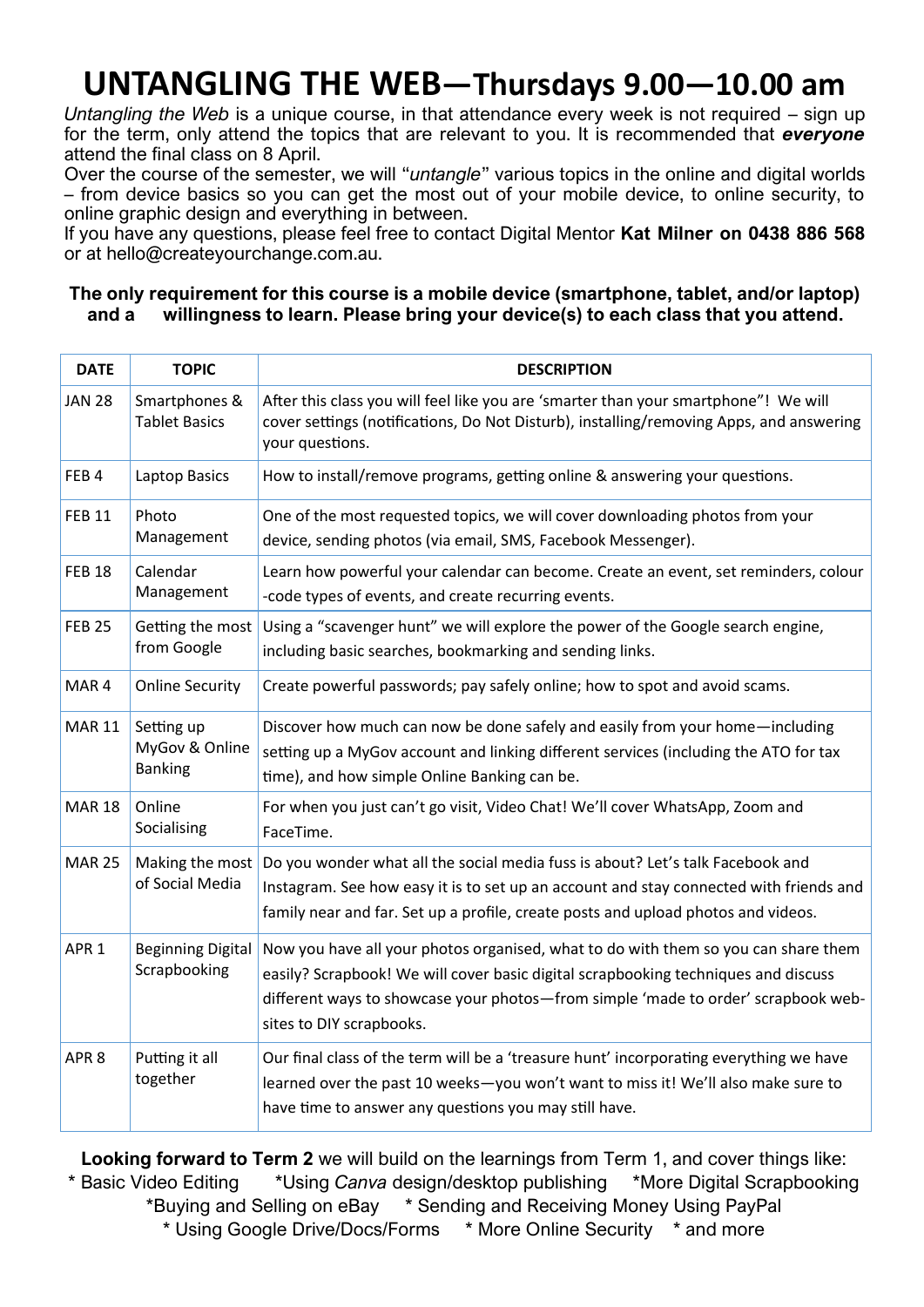# NEWS FROM YOUR LEADERS

#### Art Class—Imagine **Jan Abel 0417 896 483**

Our Art has continued to progress in leaps and bounds with much astonishment from most of us as our abilities continue to flourish.

As for all, this term has been short but we still achieved a variety of different things over the weeks. We've taken our chairs, hats and refreshment outside, we've drawn Roses and Pastel portraits; designed Christmas cards, Upside down Art and Continuous Line drawing. For the last two classes mentioned we were helped by one of our members, Laura Parsons, who studied to be an art teacher. Laura has also offered to help us do Single Point, Negative Space and Grid drawing.

Next year we are hoping to have different volunteer artists to show us some different ways of using mediums and we hope Laura will be able to help us again too when she can; she's a busy lady.

If you are looking to join a fun group and wonder at your artistic prowess we have a few vacancies for next year.

Merry Christmas to all of our I*magine* Art Group. I love you all and thank you for your continued support. PS Please enjoy some artwork from a few of our members



Jan Abel: Upside down Art; Pencil Janine Gilland: Acrylic Pastel





Robyn Ward: Pencil Grandchildren's Pets



Laura Parsons: Upside down Art



Judy Randall: Watercolour (Para Para)



### Friday Craft And Leisure Group: **Noreen Hodgson 0417 844 384**

This year has been a difficult one for our craft group, having been unable to recommence since the first lockdown, because the guidelines that were put in place made it impossible to run.

After speaking with most of the group they are looking forward to returning in 2021, although this will only be possible if the restrictions put in place (which I am sure there will be) are suitable for our group.

I look forward to catching up with everyone next year. I would like to wish everyone a Merry Christmas and hope you can enjoy the holiday celebrations with family and friends. Take care. Noreen